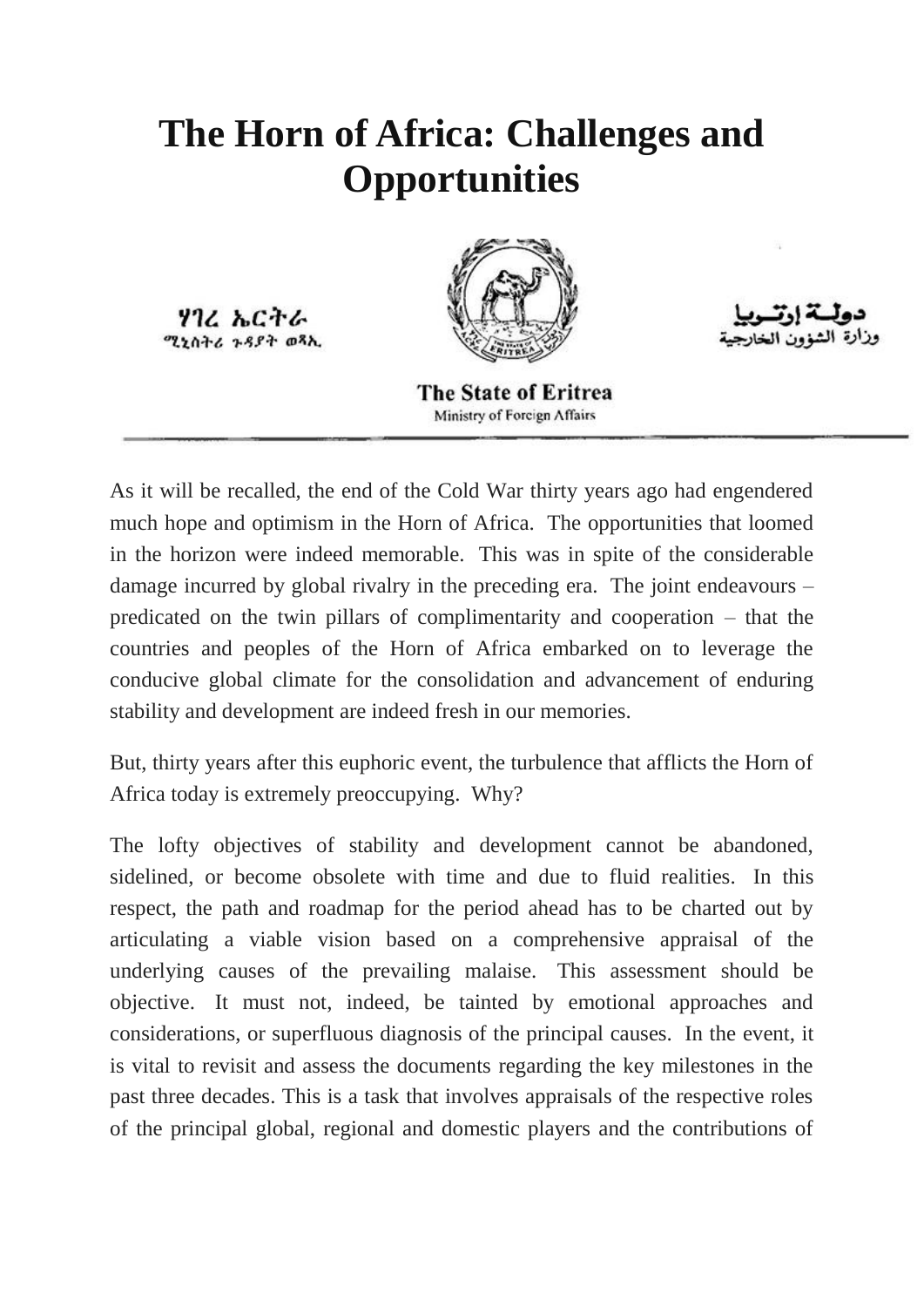each category within the hierarchy of levers that each protagonist possessed and invoked.

With the end of the Cold War, principal power groups and segments in the United States who were driven by hegemonic ambitions and impulses set out to shape and consolidate a uni-polar world that would operate under their tutelage. The scheme involved parceling out the world into spheres of influence that would be controlled through handpicked surrogates or anchor States. This misguided policy perspective is one of the primary causes of the global and regional crises that prevail today. The tribulation that we see in the Horn of Africa is a conspicuous testimony to this state of affairs.

Some of the key ramifications of this misguided policy are; (1) infringement of the sovereignty of peoples and nations; (2) flagrant breach of international law; (3) interference in internal affairs of other countries; (4) resort to intimidation and the logic of force; (5) inducing paralysis of regional and international forums to render them susceptible to domination; (6) stoking crises, conflicts and polarization so as to manage the resulting chaotic situation; (7) proliferation of attitudinal and cultural norms of demonization, condemnation, sanctions, punishment… etc.

These misguided global policies, compounded by other deleterious regional and domestic policies of ethnic polarization, corruption, fundamentalist extremism, and terrorism, have wrought immense damage in the Horn of Africa both collectively as a region as well as in each individual country. The opportunities squandered have been enormous.

These unsavory events, which are corroborated by incontrovertible evidences, surely constitute aberrations that warrant effective remedies. The primary responsibility for these remedies rests with the countries of the region themselves – both at the individual country level and through collective and concerted efforts and mechanisms. This will require the formulation of a new road-map; a task that must be accomplished without compounding external interferences.